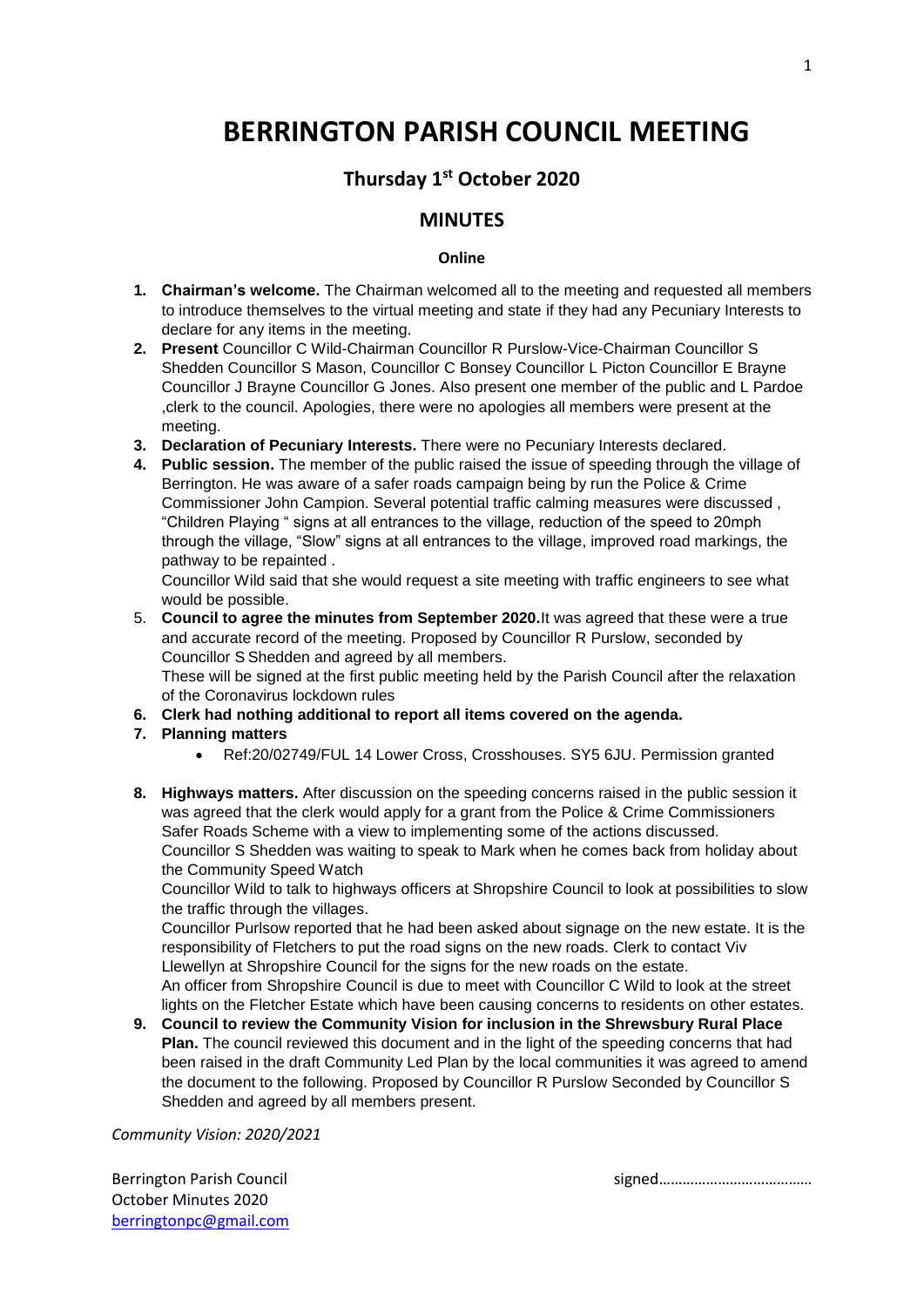#### *Critical Strategic*

- Improvements to the road through the village to include, Gateway entrance to the Village, Upgrade the Zebra Crossing to a Pelican Crossing at Crosshouses. Additional Vehicle Activated Speed Signs, Extension of 30 and 40mph speed limits
- Improvements to Road from Cross Houses to Atcham to include Allotment Wall renewal (on the road to Atcham from Crosshouses)

#### *Priority – Local Strategic*

- $\downarrow$  To reduce speeding through Berrington Village
- $\downarrow$  To reduce speeding through the village of Cantlop
- $\ddot{\bullet}$  To reduce speeding through the village of Betton

#### ÷

- $\ddot{+}$  Footpath/cycle path to Atcham
- $\ddot{\bullet}$  Footpath/cycle path to Shrewsbury

#### *Key- Community*

- Improvements to Brompton Playing Fields drainage along with seating and additional facilities, to include Netball Pitch, Area for playing Rounders, Area for playing Boules. Improvements to the football pitch with new nets. Also a sign for the Playing Fields to be erected at the entrance to the Playing Area.
- $\bigstar$  Renewal of fencing around the Open Space
- Improving parking in Noel Hill Road in conjunction with garage are improvements with Severnside. Adding light to the garaging areas.
- Improvements on the Allotments, addition of compostable toilet.

#### **10. Financial matters**

- Council to agree payment of invoices as presented by the clerk. It was agreed that the clerk pay the invoices as presented by the clerk on line. Proposed by Councillor S Shedden, seconded by Councillor R Purlsow and agreed by all members
- Council to accept the Bank Reconciliation as presented by the clerk. It was agreed to accept the Bank reconciliation as presented by the clerk proposed by Councillor S Shedden, seconded by Councillor R Purlsow and agreed by all members present.

October Minutes 2020 [berringtonpc@gmail.com](mailto:berringtonpc@gmail.com)

Berrington Parish Council and the signed signed signed signed signed signed and signed and signed and signed and signed and signed and signed and signed and signed and signed and signed and signed and signed and signed and